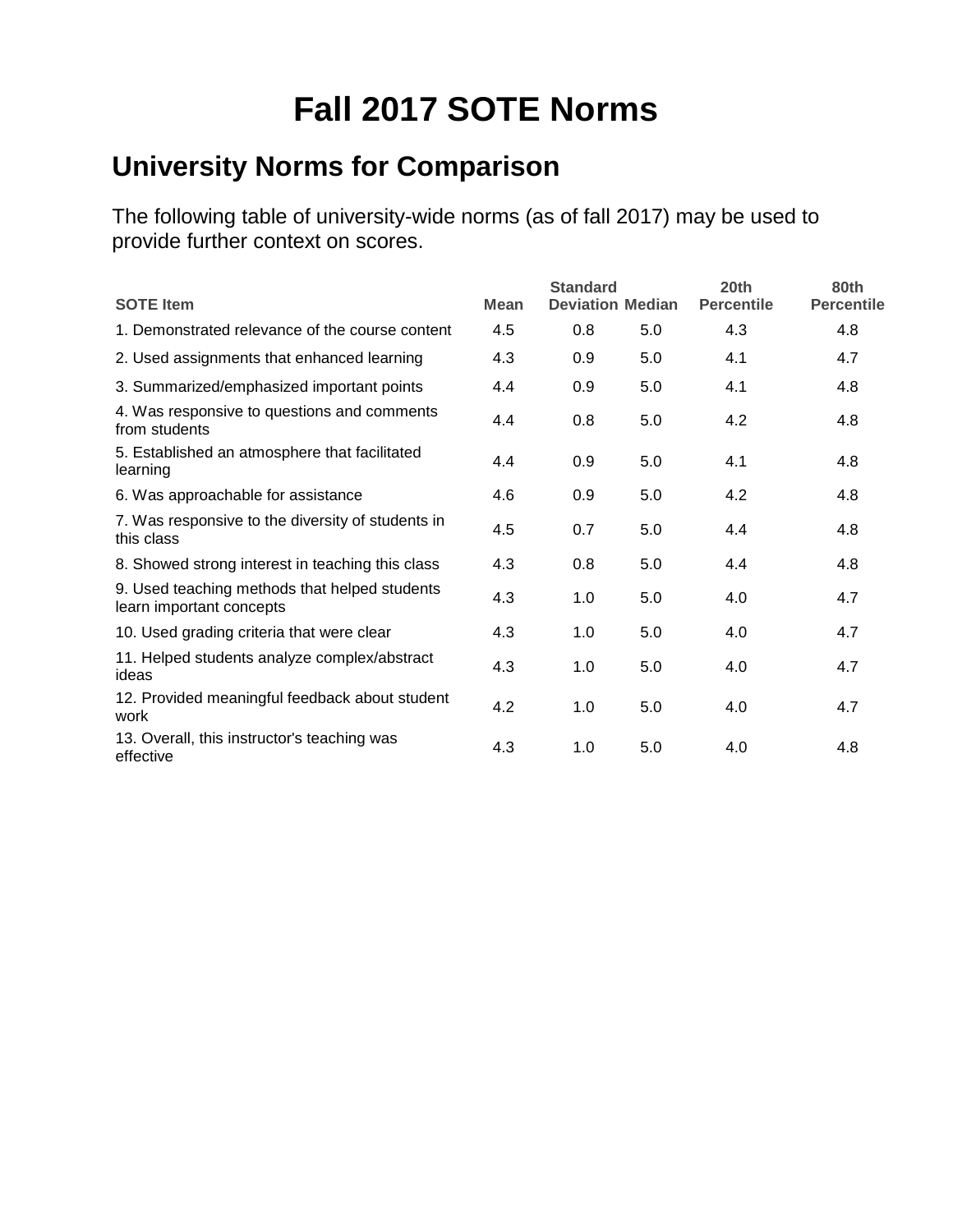#### **College of Applied Sciences & Arts Norms for Comparison**

| <b>SOTE</b> Item                                                          | <b>Mean</b> | <b>Standard</b><br><b>Deviation</b> | <b>Median</b> | 20th<br><b>Percentile</b> | 80th<br><b>Percentile</b> |
|---------------------------------------------------------------------------|-------------|-------------------------------------|---------------|---------------------------|---------------------------|
| 1. Demonstrated relevance of the course<br>content                        | 4.6         | 0.7                                 | 5.0           | 4.4                       | 4.9                       |
| 2. Used assignments that enhanced<br>learning                             | 4.5         | 0.9                                 | 5.0           | 4.2                       | 4.8                       |
| 3. Summarized/emphasized important<br>points                              | 4.5         | 0.8                                 | 5.0           | 4.2                       | 4.8                       |
| 4. Was responsive to questions and<br>comments from students              | 4.5         | 0.8                                 | 5.0           | 4.3                       | 4.9                       |
| 5. Established an atmosphere that<br>facilitated learning                 | 4.5         | 0.8                                 | 5.0           | 4.2                       | 4.8                       |
| 6. Was approachable for assistance                                        | 4.6         | 0.8                                 | 5.0           | 4.3                       | 4.9                       |
| 7. Was responsive to the diversity of<br>students in this class           | 4.7         | 0.8                                 | 5.0           | 4.5                       | 4.9                       |
| 8. Showed strong interest in teaching this<br>class                       | 4.6         | 0.7                                 | 5.0           | 4.4                       | 4.9                       |
| 9. Used teaching methods that helped<br>students learn important concepts | 4.4         | 0.9                                 | 5.0           | 4.1                       | 4.8                       |
| 10. Used grading criteria that were clear                                 | 4.4         | 0.9                                 | 5.0           | 4.1                       | 4.8                       |
| 11. Helped students analyze<br>complex/abstract ideas                     | 4.4         | 0.9                                 | 5.0           | 4.1                       | 4.8                       |
| 12. Provided meaningful feedback about<br>student work                    | 4.4         | 1.0                                 | 5.0           | 4.1                       | 4.8                       |
| 13. Overall, this instructor's teaching was<br>effective                  | 4.4         | 0.9                                 | 5.0           | 4.1                       | 4.8                       |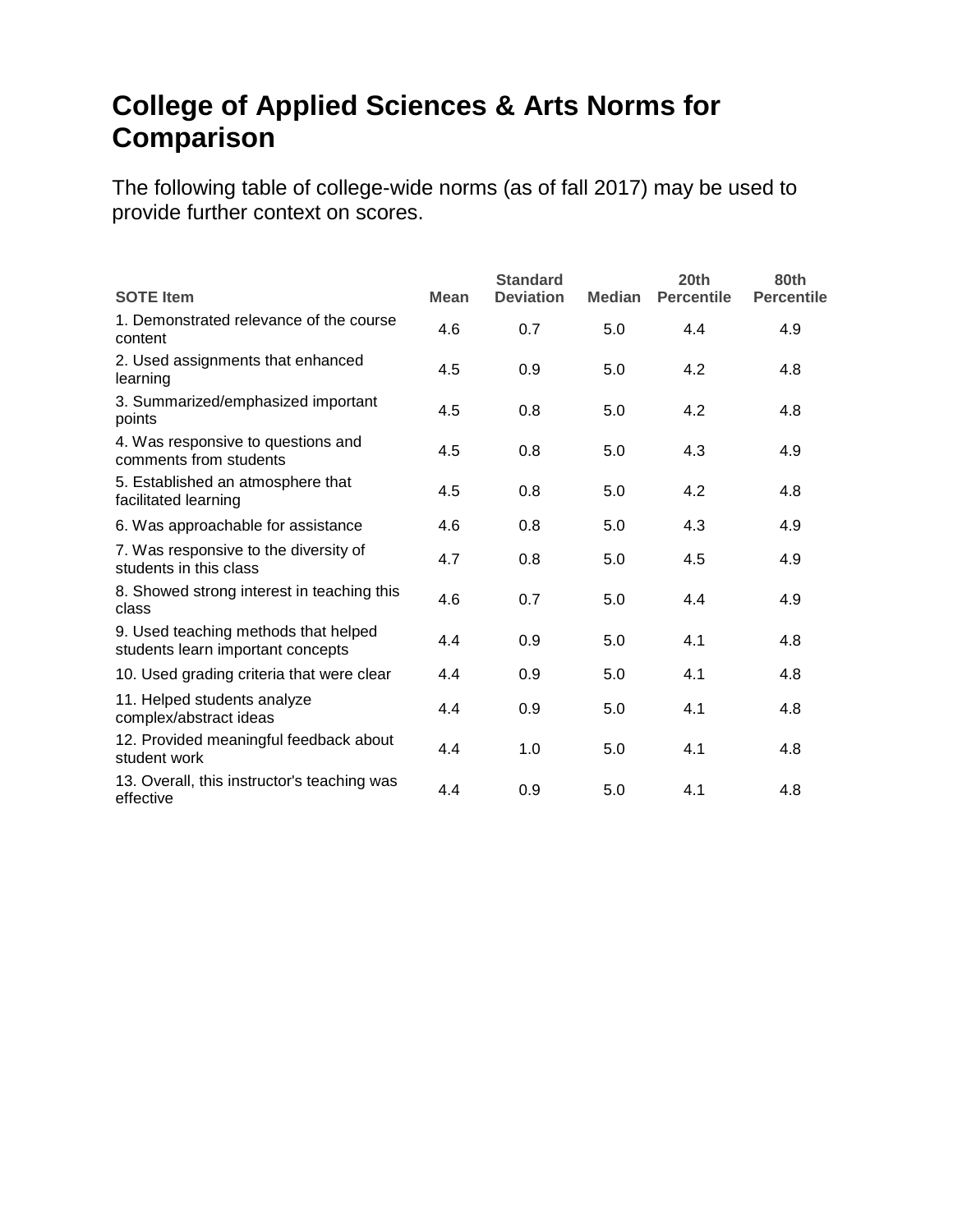## **College of Business Norms for Comparison**

| <b>SOTE Item</b>                                                          | <b>Mean</b> | <b>Standard</b><br><b>Deviation</b> | <b>Median</b> | 20th<br><b>Percentile</b> | 80th<br><b>Percentile</b> |
|---------------------------------------------------------------------------|-------------|-------------------------------------|---------------|---------------------------|---------------------------|
| 1. Demonstrated relevance of the course<br>content                        | 4.5         | 0.8                                 | 5.00          | 4.3                       | 4.8                       |
| 2. Used assignments that enhanced<br>learning                             | 4.3         | 1.0                                 | 5.0           | 4.0                       | 4.6                       |
| 3. Summarized/emphasized important<br>points                              | 4.4         | 0.9                                 | 5.0           | 4.1                       | 4.6                       |
| 4. Was responsive to questions and<br>comments from students              | 4.4         | 0.9                                 | 5.0           | 4.2                       | 4.7                       |
| 5. Established an atmosphere that<br>facilitated learning                 | 4.3         | 0.9                                 | 5.0           | 4.0                       | 4.7                       |
| 6. Was approachable for assistance                                        | 4.4         | 0.9                                 | 5.0           | 4.2                       | 4.7                       |
| 7. Was responsive to the diversity of<br>students in this class           | 4.6         | 0.7                                 | 5.0           | 4.4                       | 4.8                       |
| 8. Showed strong interest in teaching this<br>class                       | 4.5         | 0.8                                 | 5.0           | 4.3                       | 4.8                       |
| 9. Used teaching methods that helped<br>students learn important concepts | 4.2         | 1.0                                 | 5.0           | 3.9                       | 4.6                       |
| 10. Used grading criteria that were clear                                 | 4.3         | 1.0                                 | 5.0           | 4.1                       | 4.7                       |
| 11. Helped students analyze<br>complex/abstract ideas                     | 4.3         | 1.0                                 | 5.0           | 4.0                       | 4.6                       |
| 12. Provided meaningful feedback about<br>student work                    | 4.2         | 1.0                                 | 5.0           | 3.9                       | 4.6                       |
| 13. Overall, this instructor's teaching was<br>effective                  | 4.3         | 1.0                                 | 5.0           | 3.9                       | 4.7                       |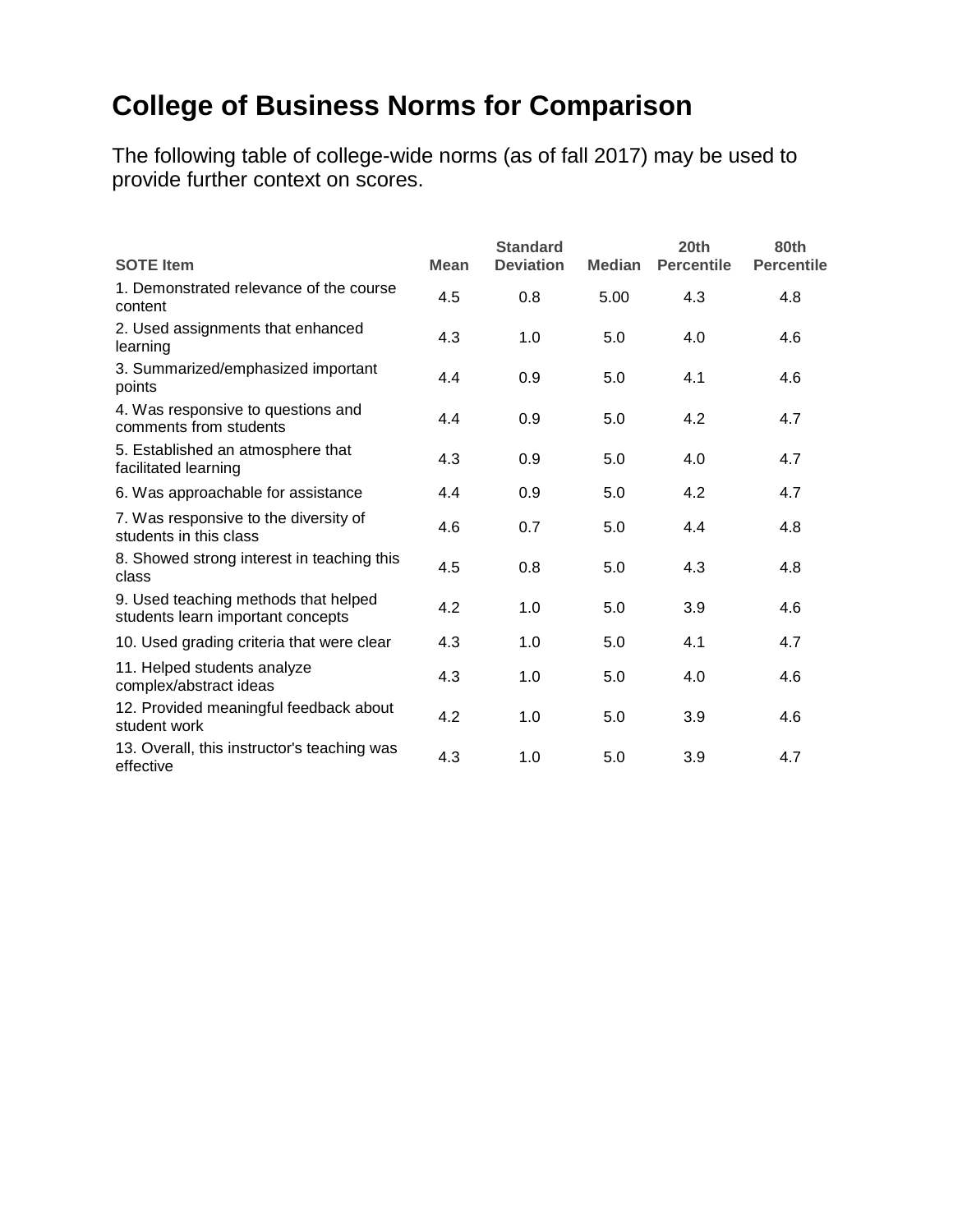## **College of Education Norms for Comparison**

| <b>SOTE Item</b>                                                          | <b>Mean</b> | <b>Standard</b><br><b>Deviation</b> | <b>Median</b> | 20th<br><b>Percentile</b> | 80th<br><b>Percentile</b> |
|---------------------------------------------------------------------------|-------------|-------------------------------------|---------------|---------------------------|---------------------------|
|                                                                           |             |                                     |               |                           |                           |
| 1. Demonstrated relevance of the course<br>content                        | 4.6         | 0.7                                 | 5.00          | 4.5                       | 4.9                       |
| 2. Used assignments that enhanced<br>learning                             | 4.5         | 0.8                                 | 5.0           | 4.2                       | 4.8                       |
| 3. Summarized/emphasized important<br>points                              | 4.5         | 0.8                                 | 5.0           | 4.3                       | 4.9                       |
| 4. Was responsive to questions and<br>comments from students              | 4.6         | 0.8                                 | 5.0           | 4.4                       | 4.9                       |
| 5. Established an atmosphere that<br>facilitated learning                 | 4.5         | 0.8                                 | 5.0           | 4.3                       | 4.9                       |
| 6. Was approachable for assistance                                        | 4.6         | 0.8                                 | 5.0           | 4.4                       | 5.0                       |
| 7. Was responsive to the diversity of<br>students in this class           | 4.7         | 0.6                                 | 5.0           | 4.6                       | 5.0                       |
| 8. Showed strong interest in teaching this<br>class                       | 4.7         | 0.7                                 | 5.0           | 4.5                       | 5.0                       |
| 9. Used teaching methods that helped<br>students learn important concepts | 4.4         | 0.9                                 | 5.0           | 4.2                       | 4.8                       |
| 10. Used grading criteria that were clear                                 | 4.5         | 0.9                                 | 5.0           | 4.2                       | 4.8                       |
| 11. Helped students analyze<br>complex/abstract ideas                     | 4.5         | 0.8                                 | 5.0           | 4.2                       | 4.9                       |
| 12. Provided meaningful feedback about<br>student work                    | 4.5         | 0.9                                 | 5.0           | 4.2                       | 4.9                       |
| 13. Overall, this instructor's teaching was<br>effective                  | 4.5         | 0.9                                 | 5.0           | 4.3                       | 4.9                       |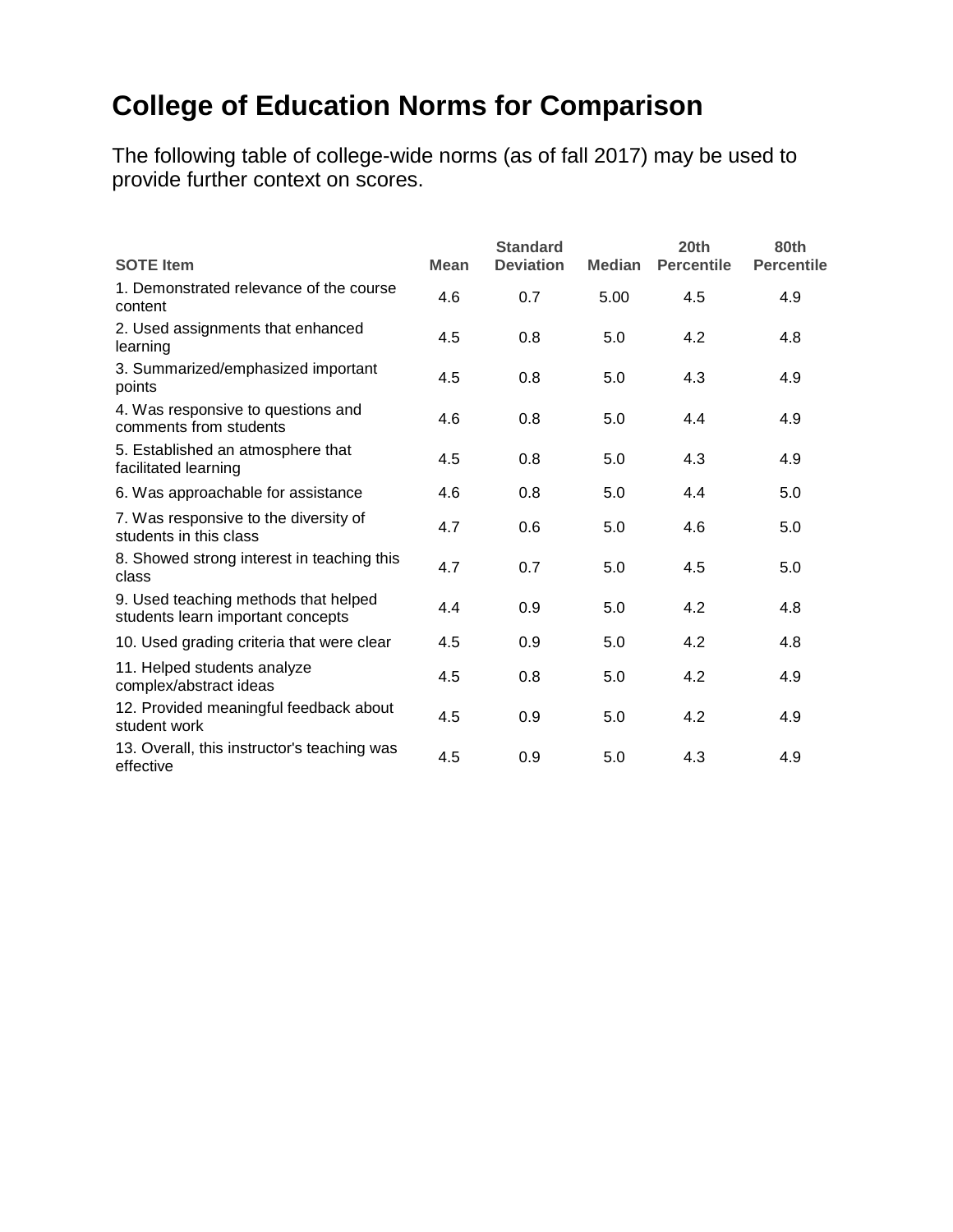## **College of Engineering Norms for Comparison**

| <b>SOTE Item</b>                                                          | <b>Mean</b> | <b>Standard</b><br><b>Deviation</b> | <b>Median</b> | 20th<br><b>Percentile</b> | 80th<br><b>Percentile</b> |
|---------------------------------------------------------------------------|-------------|-------------------------------------|---------------|---------------------------|---------------------------|
| 1. Demonstrated relevance of the course<br>content                        | 4.3         | 0.9                                 | 5.00          | 4.1                       | 4.7                       |
| 2. Used assignments that enhanced<br>learning                             | 4.2         | 1.0                                 | 4.0           | 3.8                       | 4.6                       |
| 3. Summarized/emphasized important<br>points                              | 4.2         | 1.0                                 | 4.0           | 3.9                       | 4.7                       |
| 4. Was responsive to questions and<br>comments from students              | 4.3         | 1.0                                 | 5.0           | 3.9                       | 4.7                       |
| 5. Established an atmosphere that<br>facilitated learning                 | 4.1         | 1.1                                 | 4.0           | 3.8                       | 4.6                       |
| 6. Was approachable for assistance                                        | 4.3         | 1.0                                 | 5.0           | 3.9                       | 4.7                       |
| 7. Was responsive to the diversity of<br>students in this class           | 4.5         | 0.8                                 | 5.0           | 4.1                       | 4.7                       |
| 8. Showed strong interest in teaching this<br>class                       | 4.4         | 0.9                                 | 5.0           | 4.1                       | 4.8                       |
| 9. Used teaching methods that helped<br>students learn important concepts | 4.1         | 1.1                                 | 4.0           | 3.7                       | 4.6                       |
| 10. Used grading criteria that were clear                                 | 4.1         | 1.1                                 | 4.0           | 3.8                       | 4.6                       |
| 11. Helped students analyze<br>complex/abstract ideas                     | 4.1         | 1.1                                 | 4.0           | 3.7                       | 4.6                       |
| 12. Provided meaningful feedback about<br>student work                    | 4.0         | 1.1                                 | 4.0           | 3.6                       | 4.5                       |
| 13. Overall, this instructor's teaching was<br>effective                  | 4.1         | 1.1                                 | 4.0           | 3.7                       | 4.6                       |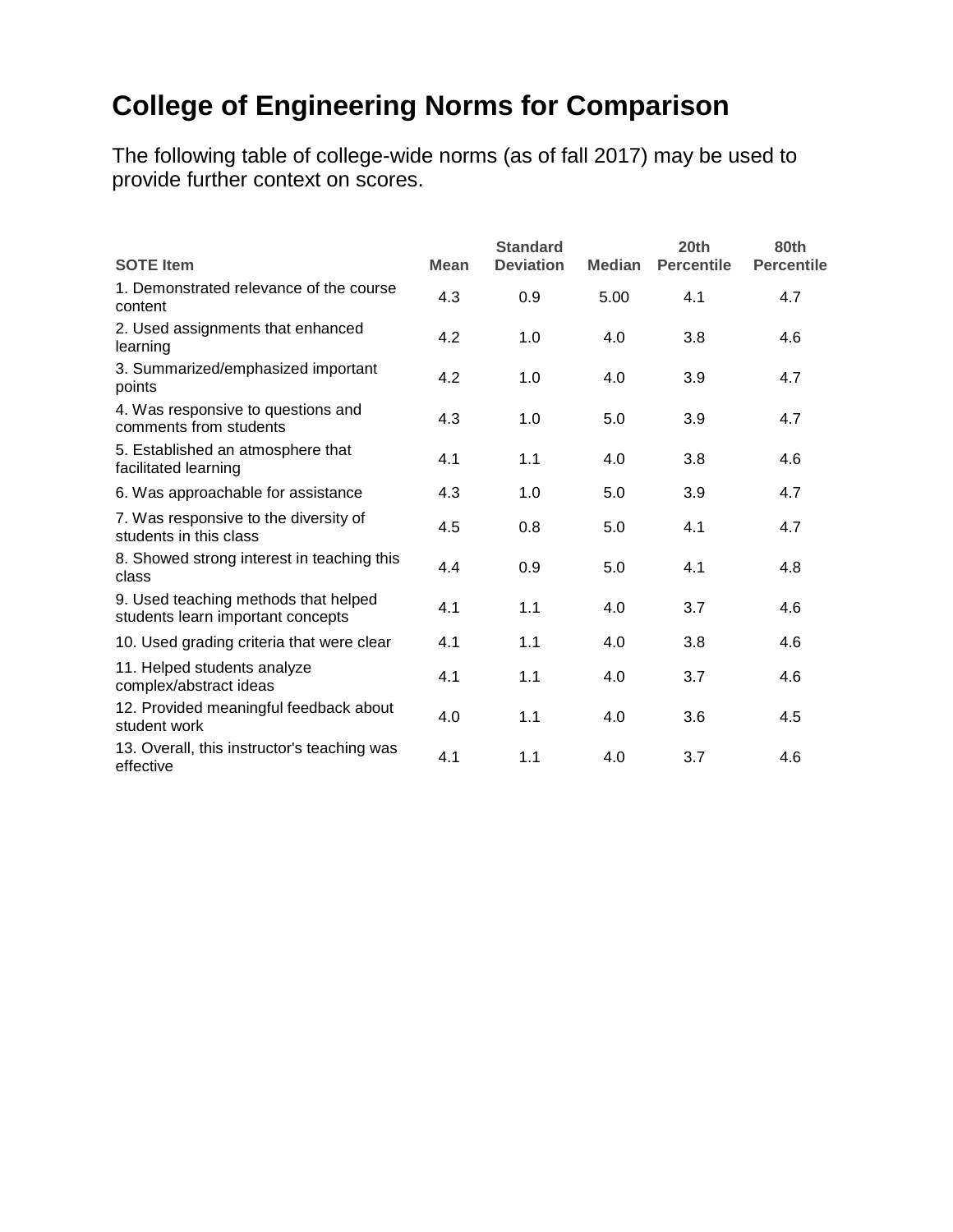#### **College of Humanities & the Arts Norms for Comparison**

| <b>SOTE</b> Item                                                          | <b>Mean</b> | <b>Standard</b><br><b>Deviation</b> | <b>Median</b> | 20th<br><b>Percentile</b> | 80th<br><b>Percentile</b> |
|---------------------------------------------------------------------------|-------------|-------------------------------------|---------------|---------------------------|---------------------------|
| 1. Demonstrated relevance of the course<br>content                        | 4.5         | 0.7                                 | 5.00          | 4.3                       | 4.8                       |
| 2. Used assignments that enhanced<br>learning                             | 4.4         | 0.9                                 | 5.0           | 4.1                       | 4.7                       |
| 3. Summarized/emphasized important<br>points                              | 4.4         | 0.8                                 | 5.0           | 4.2                       | 4.8                       |
| 4. Was responsive to questions and<br>comments from students              | 4.5         | 0.8                                 | 5.0           | 4.3                       | 4.8                       |
| 5. Established an atmosphere that<br>facilitated learning                 | 4.4         | 0.9                                 | 5.0           | 4.2                       | 4.8                       |
| 6. Was approachable for assistance                                        | 4.5         | 0.8                                 | 5.0           | 4.3                       | 4.8                       |
| 7. Was responsive to the diversity of<br>students in this class           | 4.6         | 0.7                                 | 5.0           | 4.5                       | 4.9                       |
| 8. Showed strong interest in teaching this<br>class                       | 4.6         | 0.7                                 | 5.0           | 4.5                       | 4.9                       |
| 9. Used teaching methods that helped<br>students learn important concepts | 4.3         | 0.9                                 | 5.0           | 4.1                       | 4.7                       |
| 10. Used grading criteria that were clear                                 | 4.33        | 1.0                                 | 5.0           | 4.0                       | 4.7                       |
| 11. Helped students analyze<br>complex/abstract ideas                     | 4.4         | 0.9                                 | 5.0           | 4.1                       | 4.7                       |
| 12. Provided meaningful feedback about<br>student work                    | 4.4         | 0.9                                 | 5.0           | 4.1                       | 4.8                       |
| 13. Overall, this instructor's teaching was<br>effective                  | 4.4         | 0.9                                 | 5.0           | 4.1                       | 4.8                       |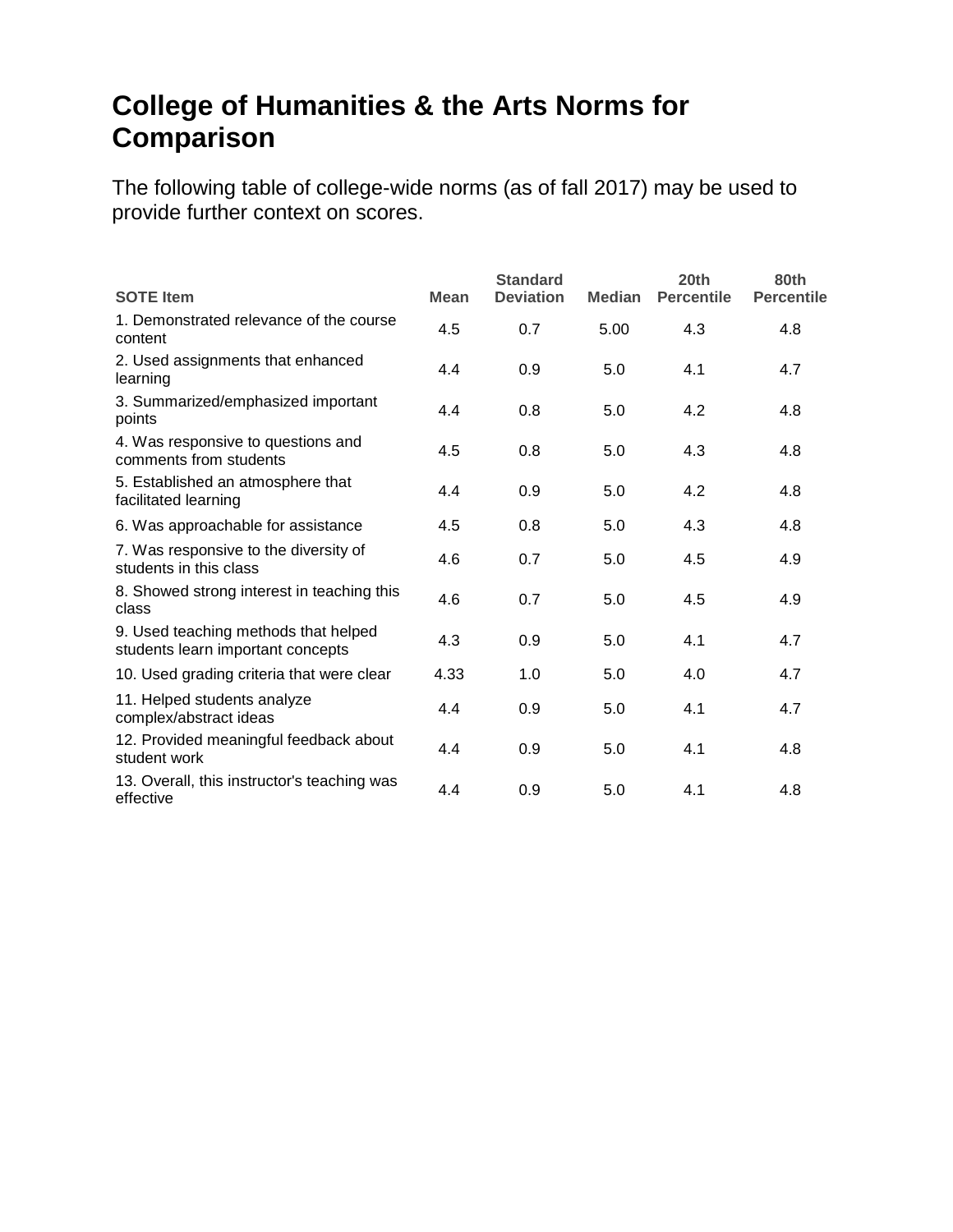## **College of Science Norms for Comparison**

| <b>SOTE Item</b>                                                          | <b>Mean</b> | <b>Standard</b><br><b>Deviation</b> | <b>Median</b> | 20th<br><b>Percentile</b> | 80th<br><b>Percentile</b> |
|---------------------------------------------------------------------------|-------------|-------------------------------------|---------------|---------------------------|---------------------------|
| 1. Demonstrated relevance of the course<br>content                        | 4.4         | 0.9                                 | 5.00          | 4.2                       | 4.8                       |
| 2. Used assignments that enhanced<br>learning                             | 4.1         | 1.0                                 | 4.0           | 3.9                       | 4.6                       |
| 3. Summarized/emphasized important<br>points                              | 4.2         | 1.0                                 | 5.0           | 4.0                       | 4.7                       |
| 4. Was responsive to questions and<br>comments from students              | 4.3         | 1.0                                 | 5.0           | 4.1                       | 4.8                       |
| 5. Established an atmosphere that<br>facilitated learning                 | 4.2         | 1.0                                 | 5.0           | 3.9                       | 4.7                       |
| 6. Was approachable for assistance                                        | 4.3         | 1.0                                 | 5.0           | 4.1                       | 4.8                       |
| 7. Was responsive to the diversity of<br>students in this class           | 4.5         | 0.8                                 | 5.0           | 4.3                       | 4.8                       |
| 8. Showed strong interest in teaching this<br>class                       | 4.4         | 0.9                                 | 5.0           | 4.1                       | 4.8                       |
| 9. Used teaching methods that helped<br>students learn important concepts | 4.1         | 1.1                                 | 5.4           | 3.7                       | 4.6                       |
| 10. Used grading criteria that were clear                                 | 4.2         | 1.0                                 | 5.0           | 3.9                       | 4.7                       |
| 11. Helped students analyze<br>complex/abstract ideas                     | 4.11        | .1.1                                | 4.0           | 3.8                       | 4.6                       |
| 12. Provided meaningful feedback about<br>student work                    | 4.0         | 1.1                                 | 4.0           | 3.6                       | 4.6                       |
| 13. Overall, this instructor's teaching was<br>effective                  | 4.10        | 1.1                                 | 4.0           | 3.8                       | 4.7                       |